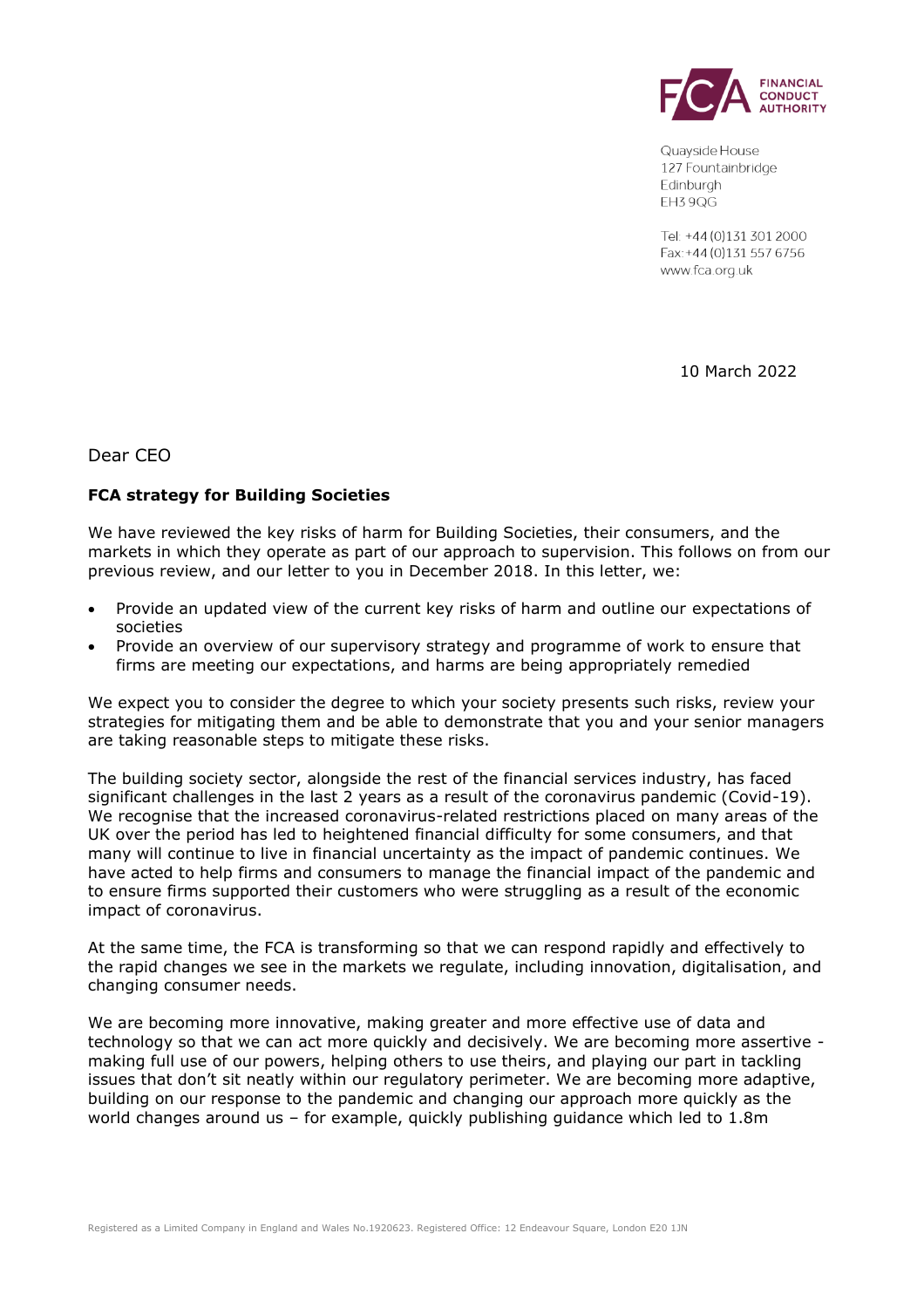mortgages having payments deferred during the pandemic. We will report publicly on progress, being clear on what outcomes matter and what metrics we use to measure them. 

### **Our view of the portfolio**

We continue to see challenges to the sector in areas such as responsible lending, managing arrears and forbearance, LIBOR transition and IT resilience, many of which were exacerbated during the pandemic. The sector's response during this time has evidenced how well societies are prepared to engage and support consumers, and indeed the FCA as a regulator, when having to react to unprecedented circumstances. Examples of this include input when the FCA was preparing the Tailored Support Guidance and to our review on Mortgage Prisoners.

We remain focused on ensuring firms understand the importance of a customer centric culture to their business model and strategy. Whilst societies have common aims and objectives, they are often diverse in terms of their size and have specific approaches to their business models. We have proactively engaged with several societies to discuss and understand business models, strategies, and cultures, which has proved to be useful for our understanding and future planning.

### **Our view of the key drivers of harm**

Our view of the risks of harm to consumers remain largely unchanged from those identified in our December 2018 letter. In this assessment we have considered the impact of the pandemic, recognising that it has created significant challenges for societies and consumers that could not have been anticipated. Given the unprecedented impact of the pandemic, we expect societies to be aware of the difficult circumstances that some customers find themselves in and to consider very carefully the individual needs of their customers and show flexibility in their treatment of them.

Below we outline what we consider to be the key harms for consumers. In the next section we outline our expectations of societies, alongside our planned supervisory strategy.

#### **Customer treatment**

- Societies fail to recognise and address the needs and challenges facing customers in vulnerable circumstances and fail to ensure that they obtain the same fair outcomes as other consumers
- Consumers' needs are not adequately assessed which may result in consumers not receiving appropriate affordability checks at the point of sale or appropriate forbearance that is in their interests and, takes account of their individual circumstances
- Consumers reach the end of the term on interest-only (IO) mortgages without a means to repay, and some are not treated fairly
- Poor product design and governance could lead to consumers in the later life lending market purchasing products they don't fully understand, and which do not meet their demands and needs
- Consumers do not receive clear information about, or resolution to, their dispute/complaint, are incorrectly pursued for debts, or feel harassed or inconvenienced by repeatedly having to contact societies for answers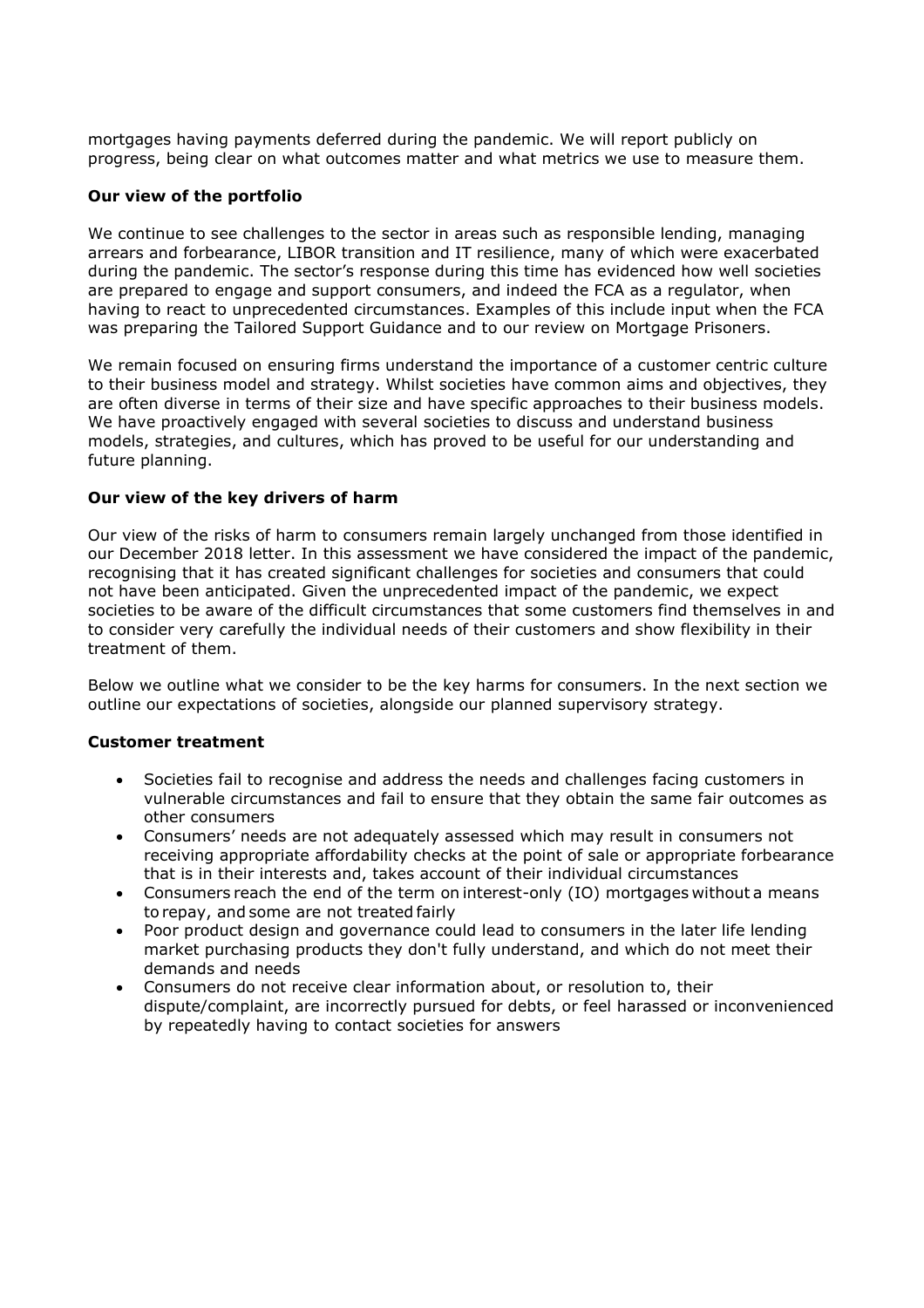## **Operational issues, including resilience**

- Societies fail to have adequate systems and controls, processes, and policies in place and the appropriate governance and oversight - to mitigate the risk of operational events. These include systems failures that result in incorrect notifications or demands for payments being issued to consumers causing distress/financial loss
- Societies don't continue their transition efforts where they have contracts that rely on 'synthetic' LIBOR after end-2021, as it won't be published indefinitely
- Societies fail to implement robust operational resilience to address the growing cyber and IT risk leading to data breaches and/or business continuity issues
- Where societies rely on Intermediaries, they should consider what due diligence they do at the outset of any relationship, and on an ongoing basis, to ensure that they minimise the risk to themselves and consumers in terms of operational resilience, exposure to financial crime and business continuity

#### **Our expectations and areas of focus**

Our work is therefore prioritised to focus on the following:

### **Fair treatment of consumers**

We expect societies to place sufficient emphasis on the fair treatment of all consumers, and as reflected in the [6 consumer outcomes.](https://www.fca.org.uk/firms/fair-treatment-customers) We often see poor treatment of consumers being linked to weak operational oversight, ineffective systems and controls and lack of meaningful management information. Unfair treatment is often reflected in consumer complaints, we expect societies to provide clear resolutions and information to consumers along with clearly defined next steps.

We expect societies to manage these risks and to consider that increasing consumer debt and poor treatment has the potential to increase the prevalence of consumer harm.

#### **Consumer Duty**

We have consulted on a new 'Consumer Duty' that would set clearer and higher expectations for societies' standards of care towards consumers, and we are consulting on specific rules in a second consultation paper. We know that, due to the way that financial services markets operate, consumers don't always get the products and services that meet their needs or the outcomes they might reasonably expect. Consumers' ability to make good decisions can be impaired by various factors. These include their weaker bargaining position, asymmetries of information, lack of understanding or behavioural biases. More information on the initial consultation can be found [here](https://www.fca.org.uk/publications/consultation-papers/cp21-13-new-consumer-duty) and details of the second consultation can be found [here.](https://www.fca.org.uk/publications/consultation-papers/cp21-36-new-consumer-duty-feedback-cp21-13-further-consultation)

Additionally, we have identified the following 4 areas where we expect societies to pay particular attention to the needs of consumers. We will act where we identify societies causing, or who we consider likely to cause, significant harm to consumers.

#### 1. **Treating customers in vulnerable circumstances fairly**

Our [Guidance on the fair treatment of vulnerable customers](https://www.fca.org.uk/publication/finalised-guidance/fg21-1.pdf) is clear that, to comply with our Principles for Businesses, societies should embed the fair treatment of customers in vulnerable circumstances in their business models, culture, policies, and processes. Societies' senior leaders should create and maintain a culture that enables and supports staff to take responsibility for reducing the potential for harm to customers in vulnerable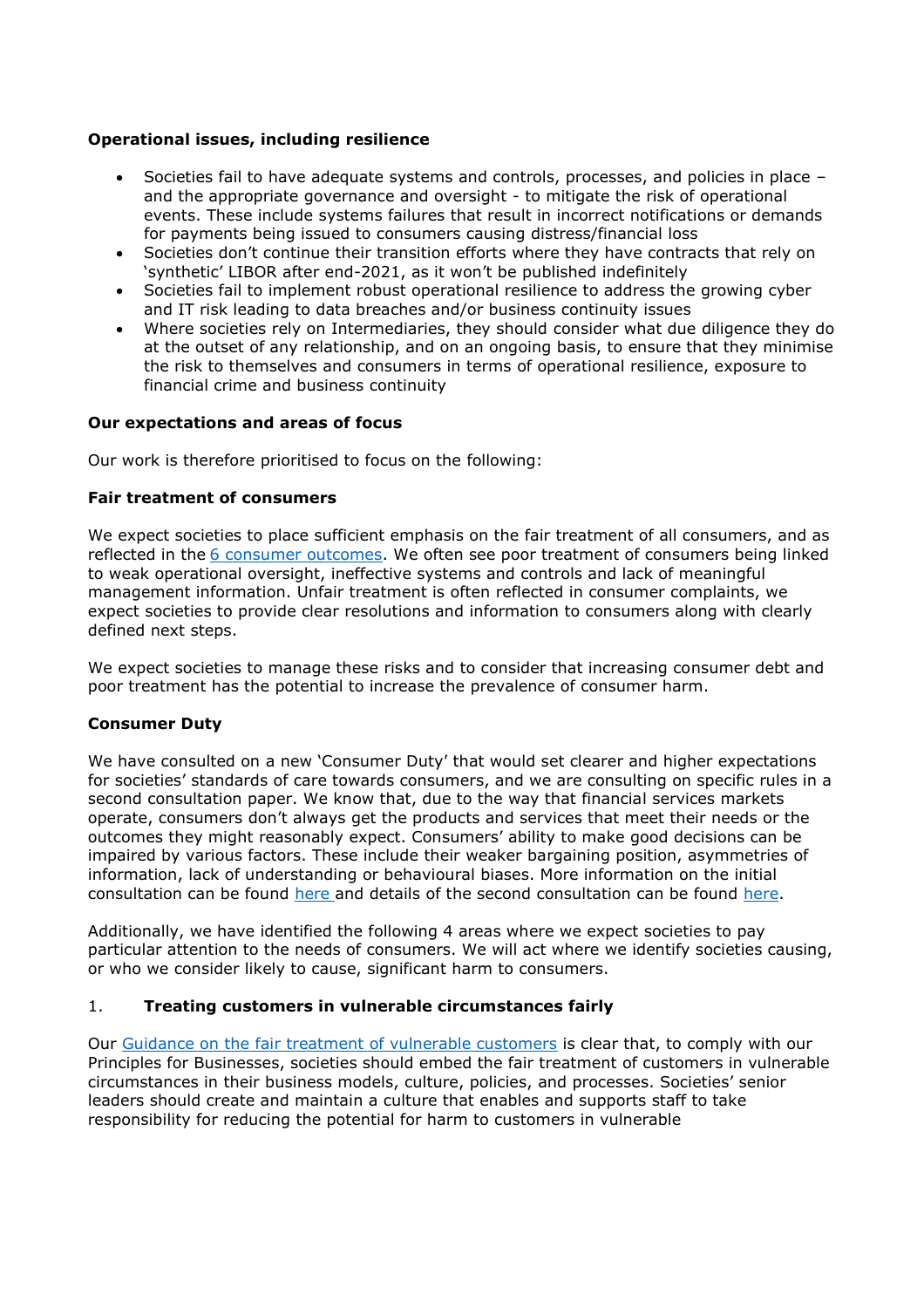circumstances. Societies should be able to evidence to us how they are monitoring outcomes for customers in vulnerable circumstances and what changes they are making as a result of their monitoring to improve outcomes for these customers.

# 2. **Supporting customers in financial difficulty**

The pandemic had a significant impact on the finances of many consumers, and some continue to struggle, particularly now the furlough scheme has ended. Rising interest rates and rising prices (e.g. increasing energy prices) may add further pressure to those in financial difficulty.

Given the ongoing coronavirus situation we remind societies of the outcomes we want to see for customers in payment difficulties because of the pandemic. We believe the Tailored Support Guidance (TSG) for [mortgages,](https://www.fca.org.uk/publication/finalised-guidance/mortgages-and-coronavirus-tailored-support-guidance.pdf) [consumer credit](https://www.fca.org.uk/publication/finalised-guidance/consumer-credit-coronavirus-tailored-support-guidance-jan-2021.pdf) and [overdrafts](https://www.fca.org.uk/publication/finalised-guidance/finalised-guidance-overdrafts-coronavirus-additional-guidance-firms.pdf) and the findings set out in our [March publication](https://www.fca.org.uk/publications/multi-firm-reviews/coronavirus-linked-forbearance-key-findings) continue to provide an appropriate framework for lenders to support these customers. The TSG is designed to enable firms to deliver short and long-term support to customers affected by the pandemic. It is intended to support firms to treat consumers fairly and to help them get back to a more stable financial position. We want firms to deliver the following outcomes:  

- Customers receive appropriate [forbearance](https://www.fca.org.uk/firms/borrowers-financial-difficulty-project) that is in their interests and takes account of their individual circumstances
- Societies support their customers through a period of payment difficulties and uncertainty, including by considering their other debts and essential living costs
- Societies recognise the characteristics of vulnerability and respond to customers' particular needs
- Societies have systems, processes, and adequately trained staff, with any staff incentives aligned with providing customers with the help they need
- Customers receive the support they need in managing their finances, including through self-help and money guidance. Societies signpost or refer them to debt advice if appropriate

Societies should consider the entirety of the TSG and our corresponding Handbook rules and guidance to demonstrate compliance.

## 3. **Responsible lending**

Despite the challenging external pressures brought on by the pandemic, the low interest rate environment and intense sector competition, societies should not be seeking to increase mortgage business volumes by lowering the stringency of affordability checks. Additionally, we do not expect these pressures to lead to societies expanding how they approach affordability without appropriate risk assessments. We will be actively monitoring the market for signs of unwarranted loosening in societies' approaches to affordability and will scrutinise outlier societies and their practices where appropriate.

We expect societies operating in the later life lending market to treat older borrowers fairly and to pay attention to signs of vulnerability. It is paramount that, where applicable, lenders ensure they continue to assess affordability appropriately, as inadequate affordability checks could leave older borrowers finding it more difficult to meet their financial obligations as they move into retirement.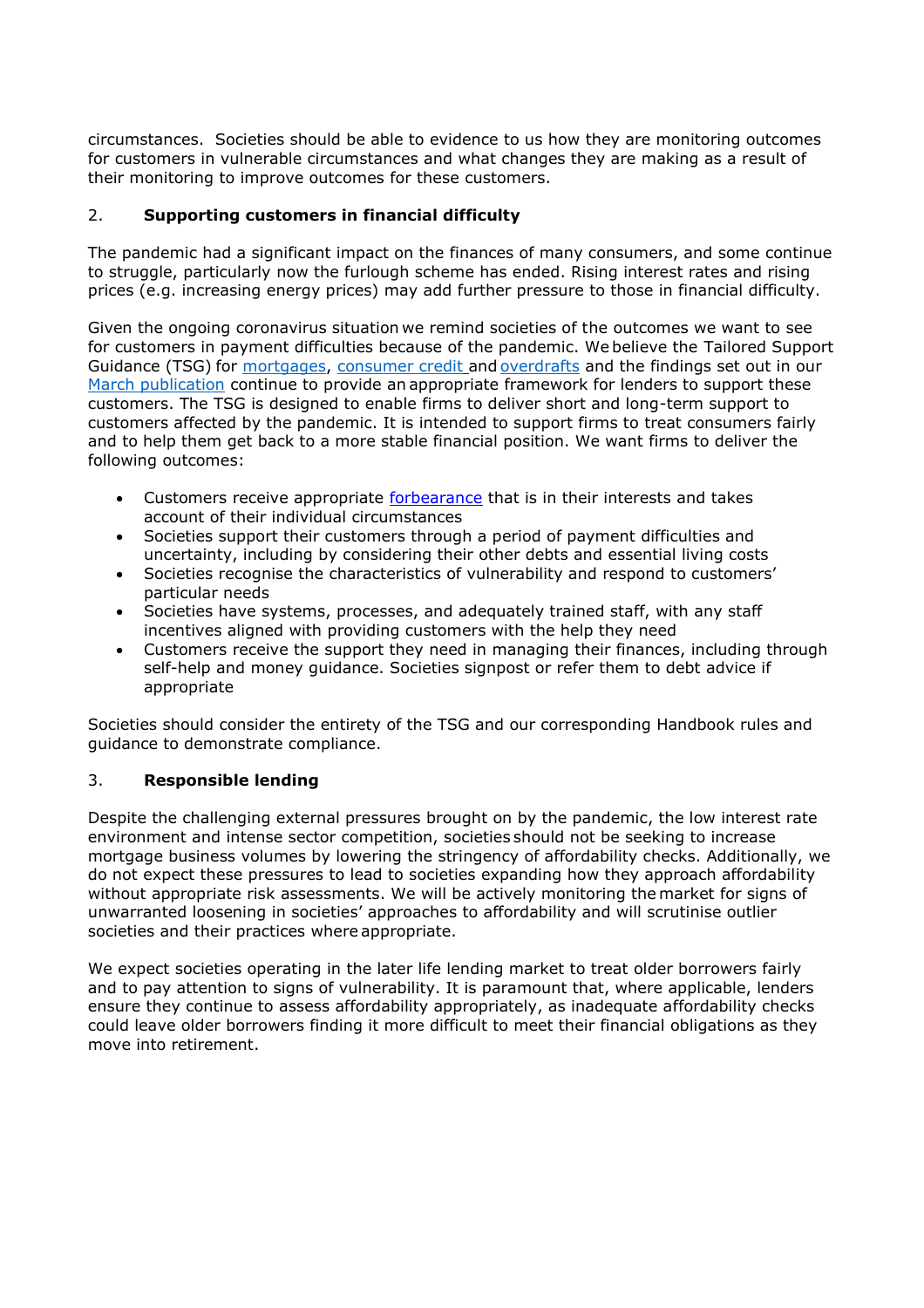## 4. **Managing maturing interest-only (IO) mortgages**

Given there are a number of borrowers who have IO mortgages maturing each year, peaking in 2032, it is particularly important that firms employ a communication strategy that gives customers enough time to take action where there is doubt about their ability to repay their IO mortgage. This will help customers have a better understanding of their situation, responsibilities, and options. As the potential harm to IO borrowers without repayment plans, some of whom may be customers in vulnerable circumstances, societies should consider their plans, and associated communications, to ensure that they are effective in supporting borrowers in both categories.

### **Additional areas of consideration**

In addition to the above key risks of harm, we would also highlight the following areas that societies should give due consideration to.

### **Helping Mortgage Prisoners**

We understand the difficult circumstances that mortgage prisoners are in. That is why the Government asked us to provide data to help them consider whether there are practical and proportionate solutions to help these borrowers. Our [Review](https://www.fca.org.uk/news/news-stories/mortgage-prisoner-review) provides this data.  

We hope that more mortgage prisoners will be able to switch their mortgage. We encourage societies to consider if they can amend their lending criteria to lend to mortgage prisoners who are close to their risk appetite. We have published [data](https://www.fca.org.uk/publication/data/annex-1-closed-book-mortgages-segmentation-analysis-final-%28protected%29.xlsm) so lenders can consider whether they can adapt their lending criteria (or use the flexibility in our rules) to lend to these borrowers.

#### **Cyber risk and operational resilience**

In our previous Portfolio Strategy letter, we advised of the risk of harm from more frequent and widespread cyber-attacks being potentially exacerbated when using complex and ageing IT systems, by the outsourcing of operations, and the growing transfer of data between societies.

Ensuring the UK financial sector is operationally resilient is important for consumers, firms, and financial markets, including societies. We believe an operationally resilient financial system is one that can absorb shocks rather than compound them. Operational disruptions and the unavailability of important business services have the potential to cause wide-reaching harm to consumers and/or risk to market integrity, threaten the viability of societies and cause instability in the financial system. The disruption caused by the pandemic has shown why it is critically important for societies to understand the important business services they provide, and to invest in their resilience to protect themselves, consumers, and markets.

Earlier this year, we introduced new [operational resilience requirements.](https://www.fca.org.uk/publication/policy/ps21-3-operational-resilience.pdf) We also published a [shared policy summary](https://www.bankofengland.co.uk/-/media/boe/files/prudential-regulation/consultation-paper/2019/building-operational-resilience-impact-tolerances-for-important-business-services.pdf) alongside the Bank of England and the Prudential Regulation Authority (PRA).

The rules apply to societies within this portfolio and there are key actions and deadlines that you need to be ready to comply with from 31 March 2022 to 31 March 2025. Further details of these can be found on our operational resilience [webpage,](https://www.fca.org.uk/firms/operational-resilience) which also sets out expectations on reporting operational incidents to us.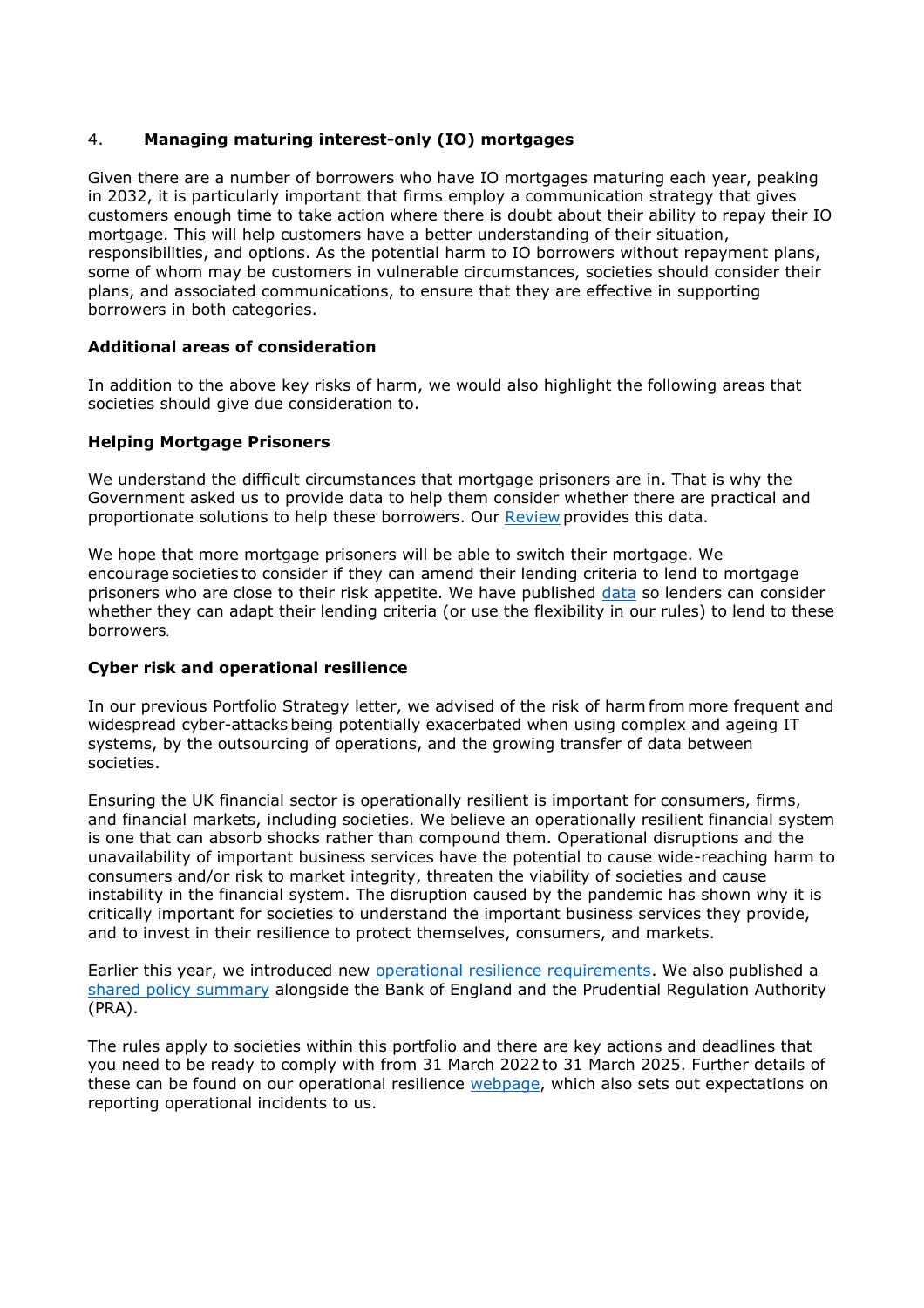### **Libor transition**

Panel Bank LIBOR ceased at the end of 2021 and any firm with LIBOR linked contracts should have transitioned customers to a fair replacement rate by this date. Where societies have contracts that will rely on 'synthetic' LIBOR after end-2021, they should continue their transition efforts as synthetic LIBOR will not be published indefinitely.

## **Environmental, social and governance (ESG)**

Financial services and markets have a central role in the transition to a low carbon economy and a more sustainable future. The Government has committed to achieving a net zero economy by 2050. We will support the financial sector in driving positive change, including the transition to net zero.

We expect societies to play their part in helping the economy adapt to a more sustainable long-term future. We've seen encouraging steps taken by some lenders, for example, providing green mortgages. But ultimately, a firm's own governance and culture will be critical drivers and enablers of its performance on environmental and climate matters. Since wider environmental and social matters are increasingly central to economic and financial decision making, our work too must encompass ESG considerations beyond climate change.

Diversity and inclusion is a key component of ESG – both in its own right, and as an enabler of creative solutions to other environmental and social challenges. As set out in [DP21/2,](https://www.fca.org.uk/publication/discussion/dp21-2.pdf) having staff and Board members from diverse background and experiences contributes to this. Diversity and inclusion in regulated firms is a priority for us, and DP21/2 (which closed on 30 September 2021) and the accompanying Literature Review started the conversation on what more can be done to improve diversity and inclusion in financial services and set out the links we see between D&I and conduct risks. We shall be consulting on rules and guidance to promote diversity and inclusion in the financial services sector in 2022.

Building from our work so far, we have developed a refreshed [ESG strategy.](https://www.fca.org.uk/publications/corporate-documents/strategy-positive-change-our-esg-priorities) It sets out our target outcomes and the actions we expect to take to deliver these in the coming months.

## **Senior Managers and Certificate Regime (SM&CR)**

Societies should now have acted on the results of the 2019 banking [stocktake.](https://www.fca.org.uk/publications/multi-firm-reviews/senior-managers-and-certification-regime-banking-stocktake-report) In particular, societies should be sure that they have robust processes in place for certification, including for those in management roles, and that they have adequate training in the conduct rules for all staff to ensure all understand how the rules apply to them in their roles. Breaches of the conduct rules that have led to disciplinary action should be reported.

Societies should also consider the PRA's recent evaluation of SM&CR and in particular, the relationship of renumeration to SM&CR.

#### **Brexit Update: The Temporary Transitional Powers (TPP) are ending soon**

To prepare for the end of the Brexit Transition Period, we onshored, and where necessary adapted, EU legislation to ensure it was workable in a UK-only context. Some requirements on firms and other regulated persons changed at the end of the Transition Period and, to avoid disruption, we used our [Temporary Transitional Power](https://www.fca.org.uk/brexit/onshoring-temporary-transitional-power-ttp) (TTP) to give firms time to adapt to the new regime. With the end of the TTP fast approaching, we expect firms to be fully compliant with onshored regulatory obligations by 31 March 2022. For more information visit our Brexit [website.](https://www.fca.org.uk/brexit)